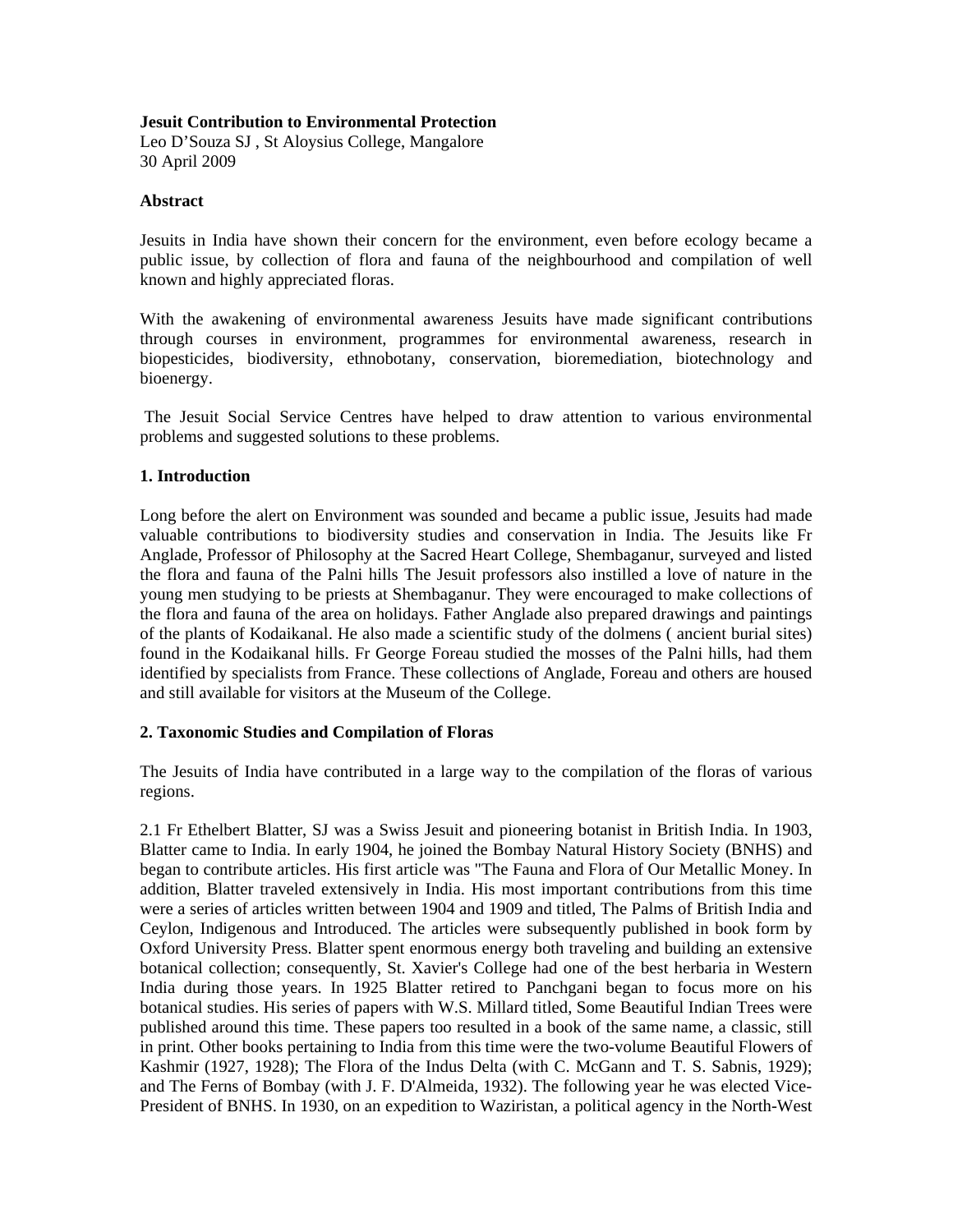Frontier Province of British India, Fr. Blatter received the first Johannes Bruehl Memorial Medal of the Asiatic Society of Bengal for "Conspicuous Important contributions to the knowledge of Asiatic Botany.

2.1.1. The Blatter Herbarium today is an internationally recognized herbarium for Taxonomic studies and allied branches in Botany. Established in 1906 in St. Xavier's College, Mumbai, INDIA, it is one of the best herbaria in India holding collections of Algae, Fungi, Bryophytes, Pteridophytes, Gymnosperms and flowering plants ranging from the year 1816 onwards. with a total of 3,00,000 plant specimens it is listed in the Index Herbariorum published from KEW - Royal Botanic Gardens.

2.2. Fr Hermenegild Santapau SJ was associated with the National Institute of Sciences of India, the Linnaean Society, London, the Indian Botanical Society, The Royal Asiatic Society of Bengal, The Botanical Society of Bengal, Bombay Natural History Society, Indian Science Congress Association, Phytopathological Society of India, International Society of Pythomorphology, International Association for Plant Taxonomy, International Association of Botanical Gardens, the Royal Agricultural and Horticultural Society of Bengal, etc. Fr. Santapau served on some of the committees appointed by the Council of Scientific and Industrial Research (CSIR), Indian Council of Medical Research (ICMR) and the Indian Council of Ayurvedic Research. Among 216 scientific publications of Fr. Santapau, The Flora of Khandala in the Western Ghats of India,(1953), The Flora of Purandhar, (1958), The Flora of Saurashtra, part I, (1962), The Acacthaceae of Bombay, (1952), The Asclepiadaceae and Periplocaceae of Bombay (1962), The Orchids of Bombay (1966) are well known. In 1954, the Government of India nominated Fr. Santapau as chief Botanist for one year for the revival of the Botanical Survey of India. He served as Director, BSI from 1961-67. He was asked by the Government of India to head the Indian contingent to the tenth International Botanical Congress, Edinburgh, in 1964. He was also an official delegate at the International Standards Organisation meeting in New Delhi in 1964. For his signal services to the country in education and research Fr. Santapau received Padma Shri Award from the Government of India and the Order of Alphonsus X, the Wise Award from the Spanish Government. The First Birbal Sahani Medal was bestowed on him by the Indian Botanical Society in 1964 In a well deserved tribute to the memory of the late Rev. Fr. Hermenegild Santapau, S.J., who died on January 13, 1970, the Prime Minister of India, Mrs. Indira Gandhi, wrote on January 22 : " In Rev .Fr. Santapau's death we have lost an eminent scholar who has served education and science for over 40 years. His deep love for India urged him to become a citizen of the country. He had a great knowledge of, and concern for, our plant wealth and wrote intensively on it for experts and laymen. May his memory long continue to inspire all those interested in our flora."

2.3 Fr Pallithanam SJ was one of the first Indian Jesuit botanists. Though he had done considerable work in field of taxonomy, very little of his work has been published. He and Fr Balam SJ of St Joseph's College, Tiruchirapalli, have however inspired scores of students to study the Indian flora.

2.4. Fr K M Mathew SJ is "the most productive Indian taxonomist ever", according to the comment of a referee for his election as a Foreign Member of the Linnaean Society of London. He spent 1,449 days in the field and made 60,644 collections. He had been a member of IUCN's Species Survival Commission for plants for the Indian subcontinent since 1992. He evolved a modern, illustrated regional Flora of Southern India as a primary programme, since all the three previous Floras (Hooker & al. 1872–1897; Gamble & Fischer 1915–1936; Fyson 1932) were outdated. To improve the botanical knowledge of the region, he extensively carried out field work in four zones. This effort resulted in a four-volume The Flora of Tamilnadu Carnatic 1981, 1982, 1983 & 1988, which contains 1905 plates and 2939 pages of detailed text. A total of 2020 species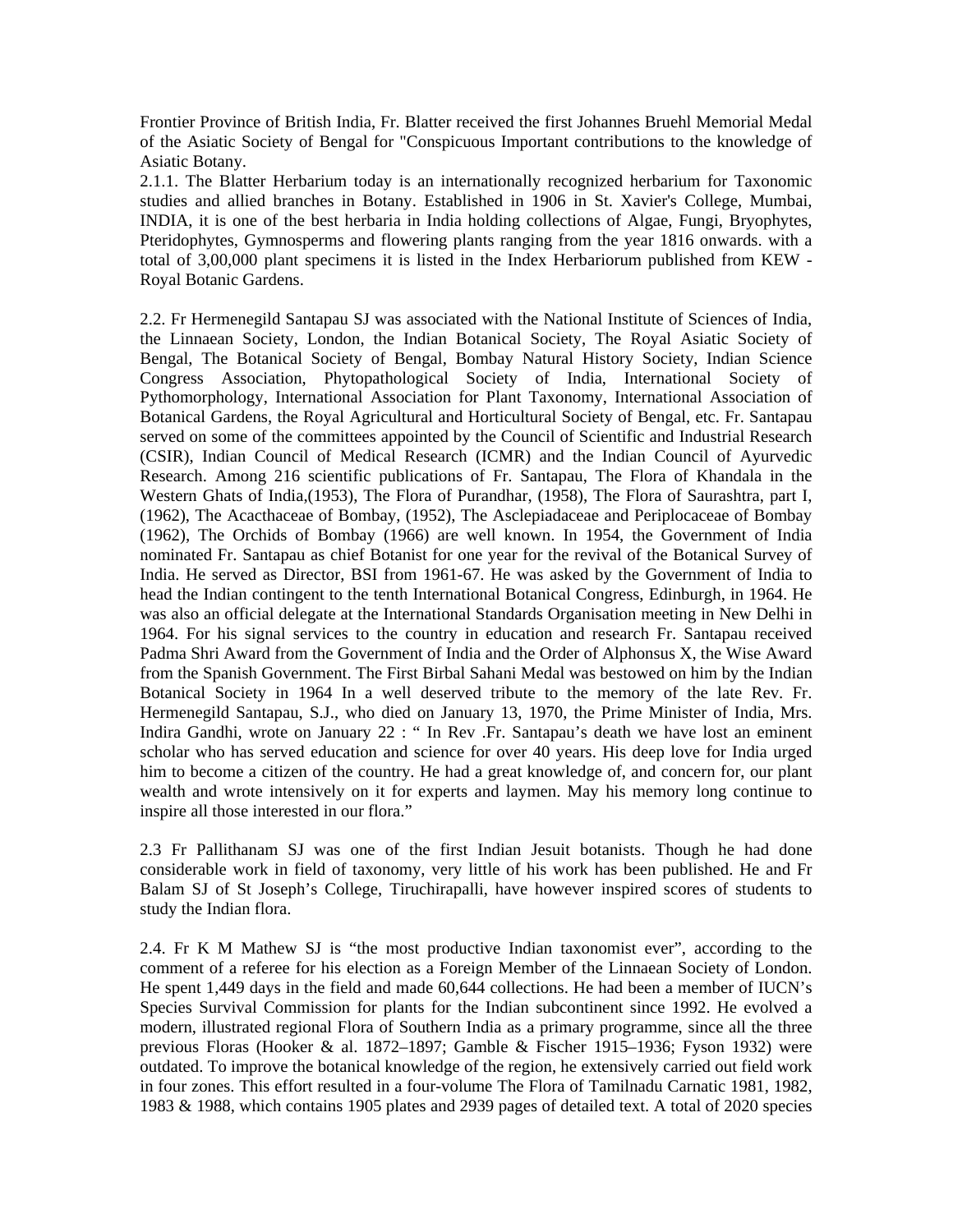was covered in this work. Another contribution is an illustrated Flora entitled the Flora of the Palani Hills in three volumes, which contains 1233 plates and 2144 pages of text. The area he had covered (virtually the entire Deccan Plateau) is today one of the botanically best known regions in India. These volumes have received international acclaim for their comprehensive field coverage, detailed illustrations, updated nomenclature and thorough treatment of each species. Field Floras entitled as Excursion Floras for the same areas, first in English, later in the local language i.e., Tamil, were aimed at delivery of knowledge of plants to ordinary people. The vision was that local people being taught to recognize the plants around them is essential for involving them in nature conservation and eco-restoration, an environmental imperative for the future. Just before his untimely death he was planning for a 6-volume illustrated Flora of North Tamil Nadu, completely revising the Carnatic series and extending to the border of Andhra State for more adequate field coverage. His mammoth publications include more than 12 volumes and 175 research papers. He had completed 21 major research projects funded by reputed international and national agencies relating to Peninsular floristics and Environmental Education. While reviewing his Materials for a Flora of the Tamilnadu Carnatic (1981), Radcliff- Smith (1983) said, " … all in all, this is a most commendable project and the complete work will undoubtedly become a valuable reference, for although by no means covering such a large area as Gamble's 'Flora of Madras', it will nevertheless have dealt with the Flora of the area chosen in much greater depth and detail…." Likewise the review by Radcliff-Smith (1986) of The Flora of the Tamilnadu Carnatic (1983) mentioned, "it demonstrates what is possible when someone with the knowledge, ability, energy, drive and enthusiasm of Fr.Matthew, ably supported by a capable, well trained and also enthusiastic research team, grasps the nettle and single mindedly reaches for a goal which might to others be deemed unattainable". He described four new species, one subspecies, and proposed quite a few new combinations. Strobilanthes matthewiana R.W. Scotland has been published in his honour. He helped many botanists by providing Latin translations for new taxa.

2.5 Fr. Cecil Saldanha SJ has compiled the Flora of Hassan District is a compact work covering the botanically unexplored area of the Western Ghats of peninsular India. Dr. Saldanha and Dr. Nicolson undertook intensive field and laboratory studies on the flora of the area. 1,700 species of vascular plants are being reported. It has 132 original drawings and 20 colour plates. Flora of Karnataka Vol I: This is the first 'flora' with keys, illustrations, descriptions, nomenclatural citations and distribution notes covering the 19 districts of the State. The present and subsequent volumes with over 3,400 species of flowering plants form a basic tool for scientific and sustained utilisation of the higher plants in the state. Flora of Karnataka Volume II: This covers 20 districts of the State. This volume covering 49 (Nos. 65-112) families of flowering plants forms a part of a basic tool for scientific and sustained utilisation of the higher plants in the State.

2.6 Fr V S Manickiam SJ has carried out intensive botanical explorations in the Western Ghats of South India. Under his leadership, various families of South Indian ferns have been subjected to cytological, ecological, micromorphological, phyto-chemical and biotechnological studies. He has published 7 books and about 100 research papers. He participated in several National and International (China, Netherlands, Australia, USA) symposia and organized two National Symposia on ferns and medicinal plants. He was the coordinater for the "All India Coordinated Project on Taxonomy (Pteridophytes & Gymnosperms)". The Centre for Biodiversity and Biotechnology at St Xavier's Palayamkottai was set up by him in 1987. The centre includes a tissue culture unit, a molecular biology unit, a phytochemical unit, a herbarium with 100,000 specimens of ferns and flowering plants, a green house with about 200 species of ferns and flowering plants, a herbal garden with 230 medicinal plants. The Kodaikanal Botanic garden, inaugurated on November 1999, comprises one hundred acres, and here 175 fern species about 50 orchids and about 20 cacti are under cultivation. The garden includes about 30 acres of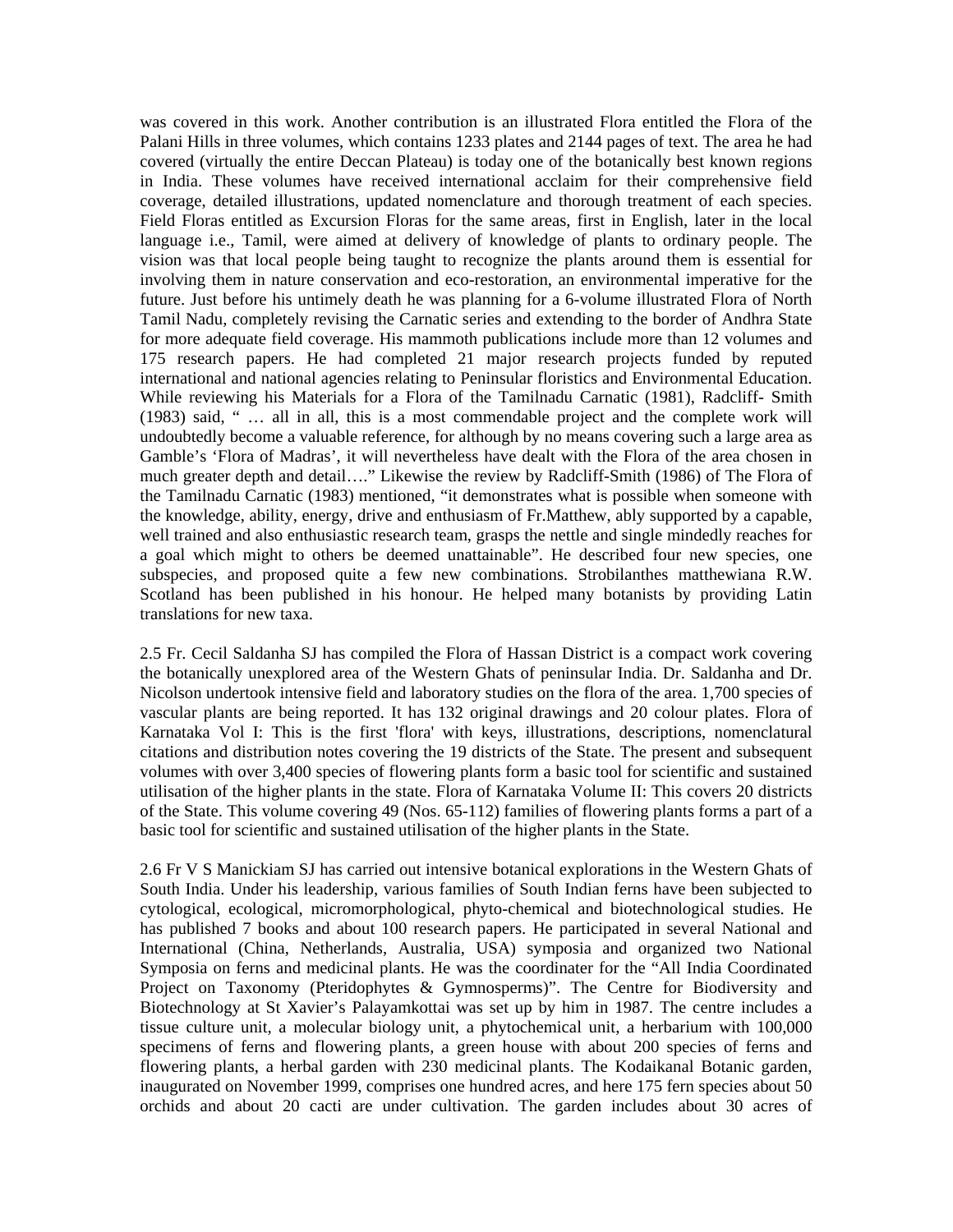subtropical forest and about 10 acres of disturbed forest. The centre has concentrated on the following areas: Cytotaxonomy of ferns of the Western Ghats, Phytochemistry of 100 fern species, tissue culture of 12 endangered ferns, Bioproduction of L-Dopa from Mucuna through tissue culture, Taxonomy of Pteridophyte Flora of the Western Ghats, Polymorphism in ferns, Pteridophytes and Gymnosperms of India, Environmental Education for 1200 school teachers and 35000 school children in five districts of TamilNadu, Angiosperms flora of Tirunelveli Hills (2000 species), multiplication of three tree species of Tirunelveli Hills and Genetic variations of four tree species of Tirunelveli Hills. The centre for Biosystamatics also started by him is primarily for the investigation of the flora of region, namely the Tirunelveli hills and the adjacent plains. The centre will concentrate on the studies related to taxonomical, particularly the molecular aspect and the subsequent classification of flowering plants of the region. Again we intend to do the phytogeographical mapping of the region pertaining to the flowering plants and the conservation of nature and forest resources.

# **3. Ecology and Environment**

3.1 With the growing awareness of the destruction of the environment, quite a number of Jesuit institutions have shown proactive concern for ecology. St Joseph's College Bangalore was one of the first colleges to offer a course in Ecology which trained persons needed in assessment of the environmental parameters. In St Joseph's College, Tiruchirapalli, studies were undertaken in what is today known as bioremediation under Fr Gnanarethinam SJ. This is a study of plants which take up pollutants from the water and soil and hence clean up the environment.

3.2 Tarumithra is a student movement to protect and promote a healthy environment on Earth. Started by Fr Robert Athickal SJ in Patna, India in 1988, the movement has spread into hundreds of high schools and colleges all over India. It has over 2,00,000 members in over 1000 high schools and colleges. Tarumithra has also had several full time volunteers from India and abroad. As part of the Commencement day of the college, the President M. McFarland and the Dean Timothy Austin in the presence of over 6000 students, faculty members and their parents donned Robert Athickal the mantle reading out a specially prepared citation. The citation said, "Tarumitra, through its many projects, has revolutionized the psyches of more than one million people. From a small seed you have planted, a wonderful life-sustaining alliance has taken root and prospered."

3.3 Fr Leo D'Souza SJ and his team at St Aloysius College, Mangalore have carried out a study of the effects of large scale deforestation on soil, flora, fauna of the district. They have also studied the ill effects of afforestation being done with non native trees which causes considerable imbalance to the local environment. In association with the Sociology department of the college he also studied the socio-economic effects of such changes in village life especially with regard to occupation of persons who depend on forest produce for their work and livelihood. Fr Leo D'Souza and his team are also working the biodiversity of local varieties of rice, sugarcane, ragi using molecular markers. They are also engaged in studying the possibility of using plant waste into biofuels.

3.4 Fr Cecil Saldanha SJ was also involved in environmental studies. He was invited by the Government of Karnataka to prepare the " Karnataka State of Environment Reports (both in English and Kannada) for the years 1983-84, 84-85,85-86, 1990 and 1993. Fr Saldanha held several responsibilities and positions. He was Member and Chair person in various State and Central Environmental Commissions in the Government of Karnataka for multidisciplinary environmental impact studies both for resource utilization and industrial development. His book Plants of India, Co-authored with Jyotsna Dhawan has attractive pictures with aesthetic value,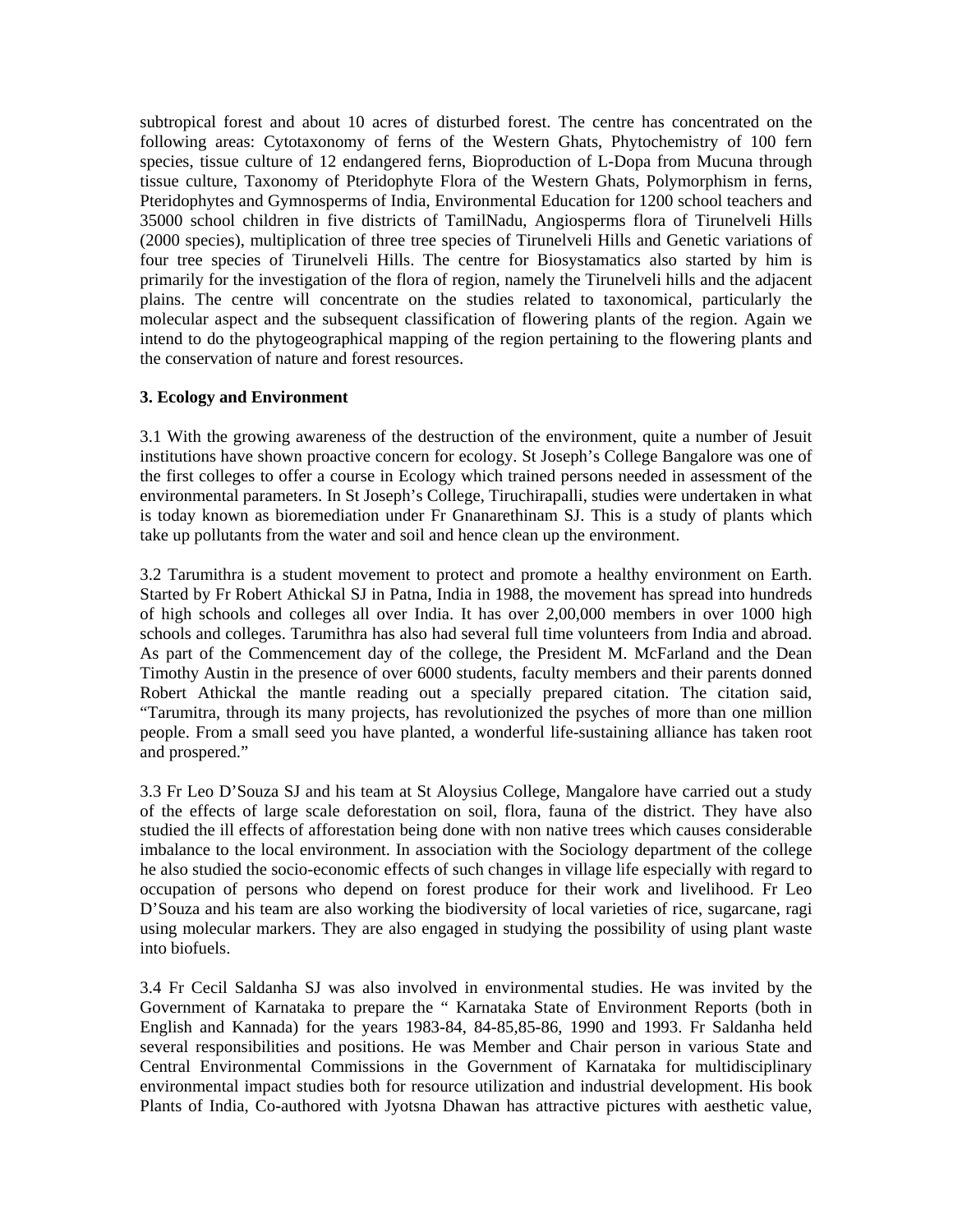giving us an insight into the biological diversity in the ever green, moist deciduous montane forests on the Western Ghats of Peninsular India. There is an appeal for the conservation of these beautiful and unique plants for the future generations. His other works on environmental issues are Endemic Angiosperms in the Western Ghats , Geology and Soils of Western Ghats, A select Bibliography on Environment of Karnataka, A select Bibliography for Andaman & Nicobar Islands for Environmental Impact Assessment, Managing the Western Ghats (2001), Lakshadeep - an Environment Impact Assessment (1987).

3.5. Fr K M Mathew SJ has done plant biodiversity studies at the Rapinat Herbarium Tiruchirapalli and Environmental awareness programmes through Anglade Institute at Shembaganur for school children and NGO enthusing over 46,000 persons in environmental issues. He was one of the two observers from India deputed by Father General to attend the Earth Summit at Rio. After his death the Anglade Institute under Fr S John Britto SJ has continued to create environment awareness through its Environmental Education Programme. Till 2008, 49825 students, 3088 teachers, 2681 leaders, 4234 activists and 15078 villagers have been trained. Fr S John Britto SJ is also the present director of the Rapinat Herbarium. He holds training programmes for college teachers in the use of biotechnological tools for bioresources conservation and sustainable development. He is also engaged in two network research endevours . 1. Documentation of passport data on rare, endangered and threatened ( RET) medicinal plants of Tamilnadu. 2. Assessment of vegetation carbon pool from different forest patches of various districts of Taminadu. The Rapinat Herbarium publishes a bi-annual environmental Newsletter 'Shola' . The Botanical Garden attached to Rapinat Herbarium has started a Butterfly garden and introduced butterfly aggregation plants . This helps to maintain natural populations of butterflies within narrow strips of land.

3.6 Fr Lancelot D Cruz SJ of St Xavier's college, Ahmedabad, has developed People Forest – Laboratory –Industry Linkages for socioeconomic development and traditional medicinal knowledge protection in the Dediapada forests of South Gujarat with the support of the Gujarat Ecology Commission. This involved the setting up of an interactive network of medicine men, the documentation in CD-format of 100 significant medicinal plants, the setting up of 5 enclaves of medicinal plants in the vicinity of five tribal schools and the use of these forests for environmental sensitization of tribal students. The conservation initiatives included the use of plant tissue culture for conservation of threatened ethno medicinal plant species and ex situ conservation carried out at the St. Xavier s College Campus in Ahmedabad. The native plants from Dediapada and their traditional uses as also the demand in the Indian market were studied. A bio-prospecting study to assess the current situation of the native medicinal plants along with a Market Research Study and Business Feasibility Study was done. The project aims to enhance the capacities of the beneficiaries through a series of capacity building workshops on entrepreneurship, administrative functioning, participatory decision making, gender equity, health promotion, water harvesting skills, etc. Through workshops on disease prevention and health promotion the groups will strengthen their local knowledge to prevent illness. The community linkages in the area and the traditional medicine systems will be strengthened through organizing workshops for school children and local groups linked to the setting up of medicinal plant forests in three tribal schools.

3.7 The Entomology Research Institute at Loyola College, Madras, Fr. S.Ignacimuthu has made significant contributions in the field of botanical pesticides for use in the field and in the storehouses. His studies have also revealed the basis of resistance to different genotypes of stored food grains. Fr S Ignacimuthu has written books on environmental awareness for school children and villagers.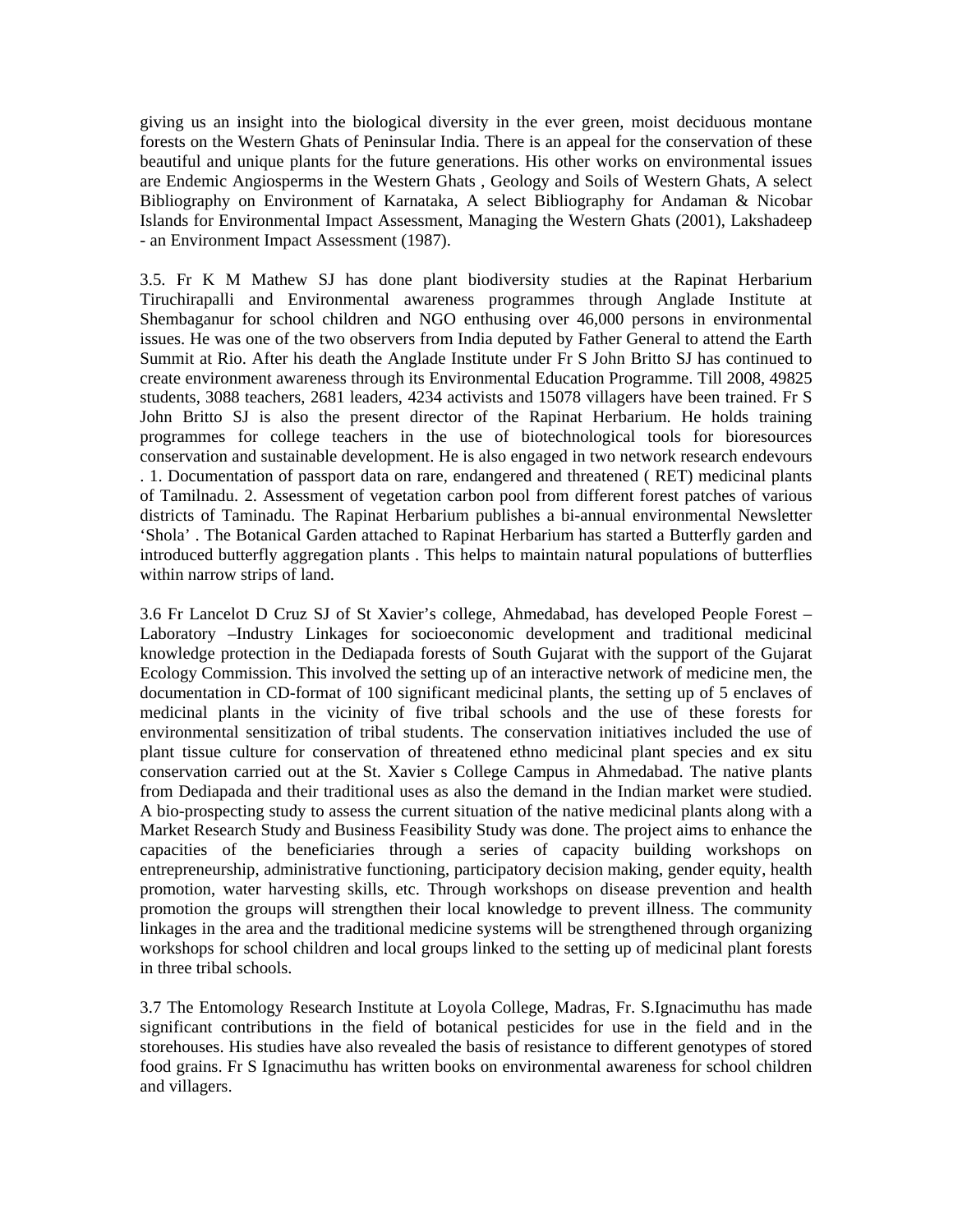3.8 The Entomology Research Unit of St Xavier's Palayamkottai is an internationally reputed centre for reduvid biodiversity for biological crop protection.

3.9 St Aloysius College is having a vermitechnology unit. It has helped to spread the message of using earthworms for management of domestic waste. Dr Hareesh Joshy has enthused several colleges, self help groups, parish communities to take to vermitechnology. He has developed a novel vermibin for the use of households to convert their waste into useful compost.

3.7 Fr Melwyn D'Cunha SJ at St Aloysius College, Mangalore, is studying the association of Cannavelia, a leguminous plant of the coastal dunes with various Mycorrhizal fungi. This association is found to bind the soil and enrich it. He also studies the possibility of using the plant as source of nutrition for animals and humans. In association with the Royal Technical Institute of Sweden, Stockholm he is investigating the ultrastructure of the mycorrhizal spores.

3.8 Fr Vincent Braganza of St Xavier's College, Ahmedabad has developed a biodiversity park of native and exotic trees on the campus. It has an excellent collection of cacti . He has also brought out booklets on environmental issues.

# **4. Environmental Biotechnology**

Several Jesuit Institutions are engaged in application of biotechnology for environmental protection and conservation.

4.1. Fr Saverimuthu Ignacimuthu SJ the former Vice Chancellor of Madras University had been conferred the "Tamil Nadu Scientist Award'', popularly known as the TANSA award. It was in recognition of his work in the genetic improvement of edible legumes. A researcher in plant biotechnology, Dr. Ignacimuthu's prime interest had been to identify useful characteristics in the wild genetic resources of legumes that people used in food preparations. His idea was to see if the useful genes in the wild varieties could be introduced into the cultivated varieties, so that they became hardier in some way or became more productive, or even gained a few beneficial characteristics.

4.2. Fr Leo D'Souza SJ trained in plant breeding at the Max Planck Institute of Cologne, Germany, is a pioneer in plant tissue culture in India and has worked out protocols for the large scale in vitro propagation of several forest trees like Ailanthus malabarica, Butea monosperma and Xanthozylum, ornamental trees like Millingtonia hortensis, Lagerstroemia Flos-reginae and a wild fern Drynaria quercifolia. Ayurveda the Indian medicinal system is plant based. The plants used as medicine are dwindling and some are no longer available because of the destruction of their habitat. The team of Fr Leo D'Souza has worked out protocols for micropropagation of two plants Murraya and Vernonia used in Ayurveda. The district has a rare ancient plant, a living fossil Gnetum. This is dying out as it has no commercial use. The team of Fr Leo D'Souza have succeeded in getting somatic embryos of this rare plant. Presently the team has been entrusted by the Department of Biotechnology, Government of India with the task of regenerating a red listed medicinal plant Coscinium fenestratum for its reintroduction into the forest.

4.3. Fr Vincent Braganza SJ Director of Loyola Centre for Research & Development (LCRD), Ahmedabad is involved in research education and extension work in Biology. The Centre is run by the Xavier Research Foundation (XRF), a non-governmental organization (NGO). It specializes in study of micropropagation of medicinal plant.